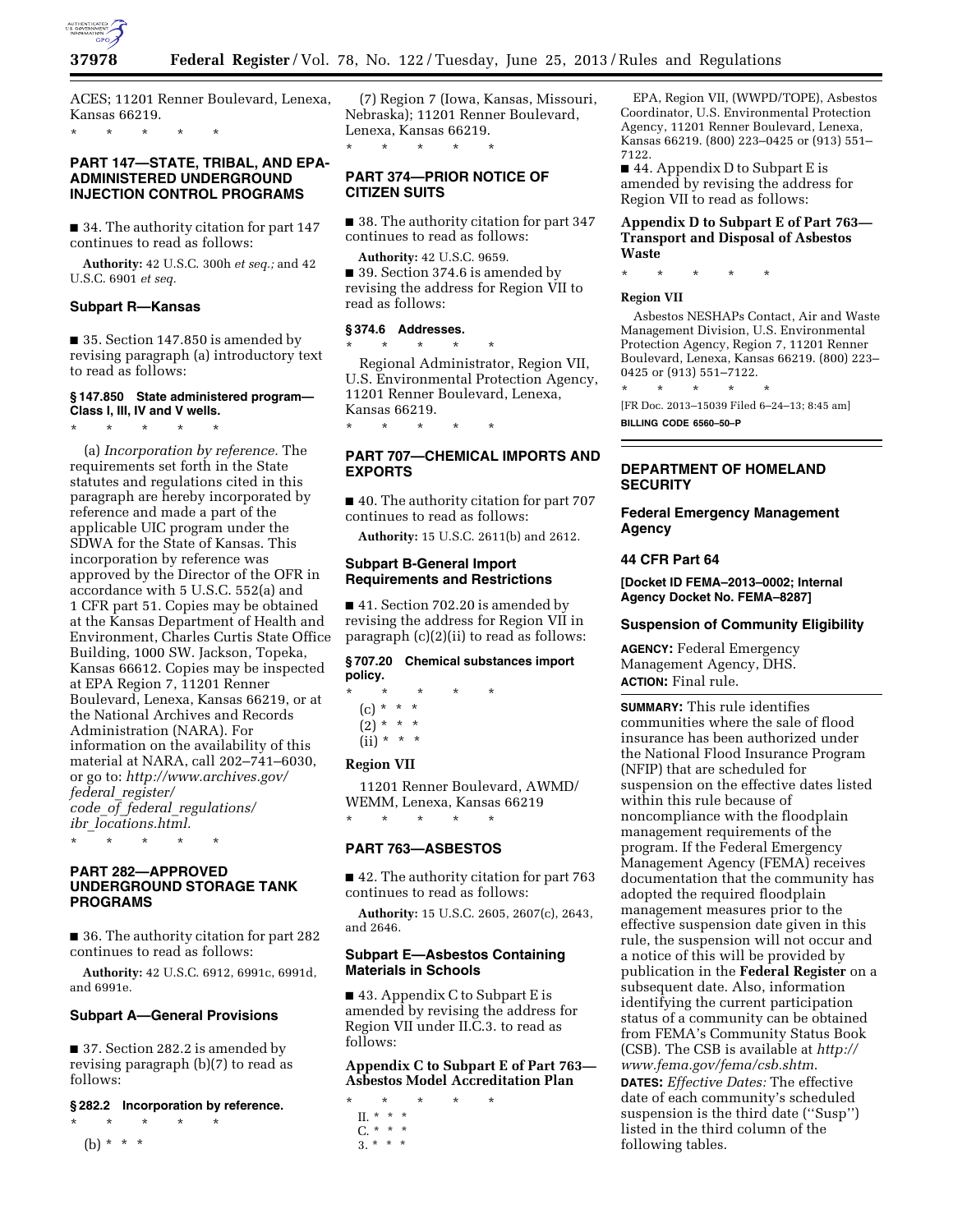**FOR FURTHER INFORMATION CONTACT:** If you want to determine whether a particular community was suspended on the suspension date or for further information, contact David Stearrett, Federal Insurance and Mitigation Administration, Federal Emergency Management Agency, 500 C Street SW., Washington, DC 20472, (202) 646–2953.

**SUPPLEMENTARY INFORMATION:** The NFIP enables property owners to purchase Federal flood insurance that is not otherwise generally available from private insurers. In return, communities agree to adopt and administer local floodplain management measures aimed at protecting lives and new construction from future flooding. Section 1315 of the National Flood Insurance Act of 1968, as amended, 42 U.S.C. 4022, prohibits the sale of NFIP flood insurance unless an appropriate public body adopts adequate floodplain management measures with effective enforcement measures. The communities listed in this document no longer meet that statutory requirement for compliance with program regulations, 44 CFR Part 59. Accordingly, the communities will be suspended on the effective date in the third column. As of that date, flood insurance will no longer be available in the community. We recognize that some of these communities may adopt and submit the required documentation of legally enforceable floodplain management measures after this rule is published but prior to the actual suspension date. These communities will not be suspended and will continue to be eligible for the sale of NFIP flood insurance. A notice withdrawing the suspension of such communities will be published in the **Federal Register**.

In addition, FEMA publishes a Flood Insurance Rate Map (FIRM) that identifies the Special Flood Hazard

Areas (SFHAs) in these communities. The date of the FIRM, if one has been published, is indicated in the fourth column of the table. No direct Federal financial assistance (except assistance pursuant to the Robert T. Stafford Disaster Relief and Emergency Assistance Act not in connection with a flood) may be provided for construction or acquisition of buildings in identified SFHAs for communities not participating in the NFIP and identified for more than a year on FEMA's initial FIRM for the community as having flood-prone areas (section 202(a) of the Flood Disaster Protection Act of 1973, 42 U.S.C. 4106(a), as amended). This prohibition against certain types of Federal assistance becomes effective for the communities listed on the date shown in the last column. The Administrator finds that notice and public comment procedures under 5 U.S.C. 553(b), are impracticable and unnecessary because communities listed in this final rule have been adequately notified.

Each community receives 6-month, 90-day, and 30-day notification letters addressed to the Chief Executive Officer stating that the community will be suspended unless the required floodplain management measures are met prior to the effective suspension date. Since these notifications were made, this final rule may take effect within less than 30 days.

*National Environmental Policy Act.*  This rule is categorically excluded from the requirements of 44 CFR Part 10, Environmental Considerations. No environmental impact assessment has been prepared.

*Regulatory Flexibility Act.* The Administrator has determined that this rule is exempt from the requirements of the Regulatory Flexibility Act because the National Flood Insurance Act of 1968, as amended, Section 1315, 42

U.S.C. 4022, prohibits flood insurance coverage unless an appropriate public body adopts adequate floodplain management measures with effective enforcement measures. The communities listed no longer comply with the statutory requirements, and after the effective date, flood insurance will no longer be available in the communities unless remedial action takes place.

*Regulatory Classification.* This final rule is not a significant regulatory action under the criteria of section 3(f) of Executive Order 12866 of September 30, 1993, Regulatory Planning and Review, 58 FR 51735.

*Executive Order 13132, Federalism.*  This rule involves no policies that have federalism implications under Executive Order 13132.

*Executive Order 12988, Civil Justice Reform.* This rule meets the applicable standards of Executive Order 12988.

*Paperwork Reduction Act.* This rule does not involve any collection of information for purposes of the Paperwork Reduction Act, 44 U.S.C. 3501 *et seq.* 

## **List of Subjects in 44 CFR Part 64**

Flood insurance, Floodplains. Accordingly, 44 CFR Part 64 is amended as follows:

## **PART 64—[AMENDED]**

■ 1. The authority citation for Part 64 continues to read as follows:

**Authority:** 42 U.S.C. 4001 *et seq.;*  Reorganization Plan No. 3 of 1978, 3 CFR, 1978 Comp.; p. 329; E.O. 12127, 44 FR 19367, 3 CFR, 1979 Comp.; p. 376.

#### **§ 64.6 [Amended]**

■ 2. The tables published under the authority of § 64.6 are amended as follows:

| State and location                                  | Community<br>No. | Effective date authorization/cancellation of<br>sale of flood insurance in community | Current effective<br>map date | Date certain<br>Federal assist-<br>ance no longer<br>available in<br><b>SFHAs</b> |
|-----------------------------------------------------|------------------|--------------------------------------------------------------------------------------|-------------------------------|-----------------------------------------------------------------------------------|
| <b>Region I</b>                                     |                  |                                                                                      |                               |                                                                                   |
| Massachusetts: Agawam, Town of, Hamp-<br>den County | 250133           | June 25, 1973, Emerg; February 1, 1978, July 16, 2013<br>Reg; July 16, 2013, Susp.   |                               | July 16, 2013                                                                     |
| Brimfield, Town of, Hampden County                  | 250135           | $N/A$ , Emerg; November 9, 1998, Reg; July $ $ do<br>16, 2013, Susp.                 |                               | Do.                                                                               |
| Chester, Town of, Hampden County                    | 250136           | December 18, 1984, Emerg; December 18,<br>1984, Reg; July 16, 2013, Susp.            | do                            | Do.                                                                               |
| Chicopee, City of, Hampden County                   | 250137           | January 14, 1974, Emerg; September 29,   do<br>1978, Reg; July 16, 2013, Susp.       |                               | Do.                                                                               |
| East Longmeadow, Town of, Hampden<br>County.        | 250138           | March 3, 1975, Emerg; September 15, do<br>1978, Reg; July 16, 2013, Susp.            |                               | Do.                                                                               |
| Granville, Town of, Hampden County                  | 250139           | August 12, 2008, Emerg; April 1, 2011,   do<br>Reg; July 16, 2013, Susp.             |                               | Do.                                                                               |
| Hampden, Town of, Hampden County                    | 250140           | September 6, 1974, Emerg; November 15,   do<br>1978, Reg; July 16, 2013, Susp.       |                               | Do.                                                                               |